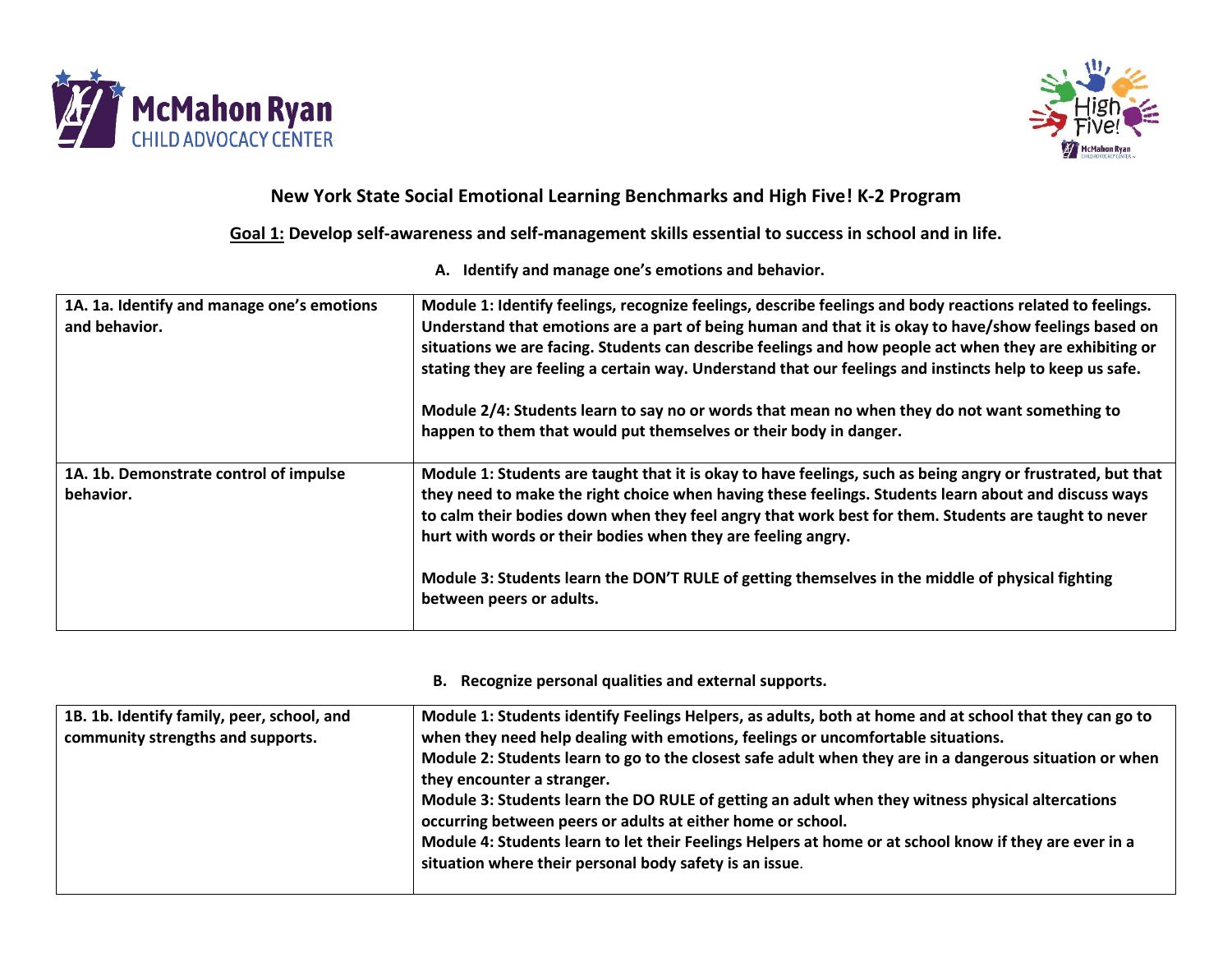## **Goal 2: Use social awareness and interpersonal skills to establish and maintain positive relationships.**

### **A. Recognize the feelings and perspectives of others.**

| 2A. 1a. Recognize that others may experience<br>situations differently from oneself. | Module 1:<br>Students learn that all feelings are a normal part of being human. Students learn that feelings are<br>healthy and a way that we can help to keep ourselves safe. Students learn to make the right choices<br>when they are feeling angry or frustrated. Students practice verbalizing ways to calm their body down<br>when they feel angry. Literature is used to show how characters in books, appropriate to age and grade<br>level, react and deal with emotions. Questions are posed to discuss the feeling and what alternatives<br>someone can have when they are feeling a particular emotion. |
|--------------------------------------------------------------------------------------|---------------------------------------------------------------------------------------------------------------------------------------------------------------------------------------------------------------------------------------------------------------------------------------------------------------------------------------------------------------------------------------------------------------------------------------------------------------------------------------------------------------------------------------------------------------------------------------------------------------------|
|--------------------------------------------------------------------------------------|---------------------------------------------------------------------------------------------------------------------------------------------------------------------------------------------------------------------------------------------------------------------------------------------------------------------------------------------------------------------------------------------------------------------------------------------------------------------------------------------------------------------------------------------------------------------------------------------------------------------|

**Goal 3: Demonstrate ethical decision –making skills and responsible behaviors in personal, school and community contexts.**

### **A. Consider ethical, safety and societal factors in making decisions.**

| 3A. 1a. Explain why acts that hurt others                                      | Module 1: Students are taught to make the right choice when they are feeling angry. Students learn ways                                                                                                                                                                                                                                                                                                                                                                                                                                                                                                                                                                                                                                                                                                                                                                                                                                                                                                                                                                                                            |
|--------------------------------------------------------------------------------|--------------------------------------------------------------------------------------------------------------------------------------------------------------------------------------------------------------------------------------------------------------------------------------------------------------------------------------------------------------------------------------------------------------------------------------------------------------------------------------------------------------------------------------------------------------------------------------------------------------------------------------------------------------------------------------------------------------------------------------------------------------------------------------------------------------------------------------------------------------------------------------------------------------------------------------------------------------------------------------------------------------------------------------------------------------------------------------------------------------------|
| are wrong.                                                                     | to calm their body down before they use their words or their body to harm another person.                                                                                                                                                                                                                                                                                                                                                                                                                                                                                                                                                                                                                                                                                                                                                                                                                                                                                                                                                                                                                          |
| 3A. 1b Identify social norms and safety<br>considerations that guide behavior. | Module 2: Students learn to say "No", Go to the closest safe adult, and tell them what happened if they<br>are approached by a stranger or ever feel uncomfortable in a situation.<br>Module 3: Students learn that when anyone choses to physically harm each other with their bodies, the<br>DON'T and DO Rule.( Don't get in the middle and Do get an adult.) Students are given a blank safety<br>plan, which is reviewed with the students. Students are encouraged to complete the Safety Plan at home<br>with their Feelings Helper and keep it posted in a safe place. Students learn that when people are using<br>words to hurt each other, they can remove themselves from the situation and later share how they felt<br>observing the situation.<br>Module 4: Students learn that they can say" No "if they feel uncomfortable or unsafe in any situation<br>with, anyone, even an adult they trust and love. Students learn that their body belongs to them and the<br>only person who should see or touch the private parts of their body is someone who is keeping their<br>body clean or healthy. |